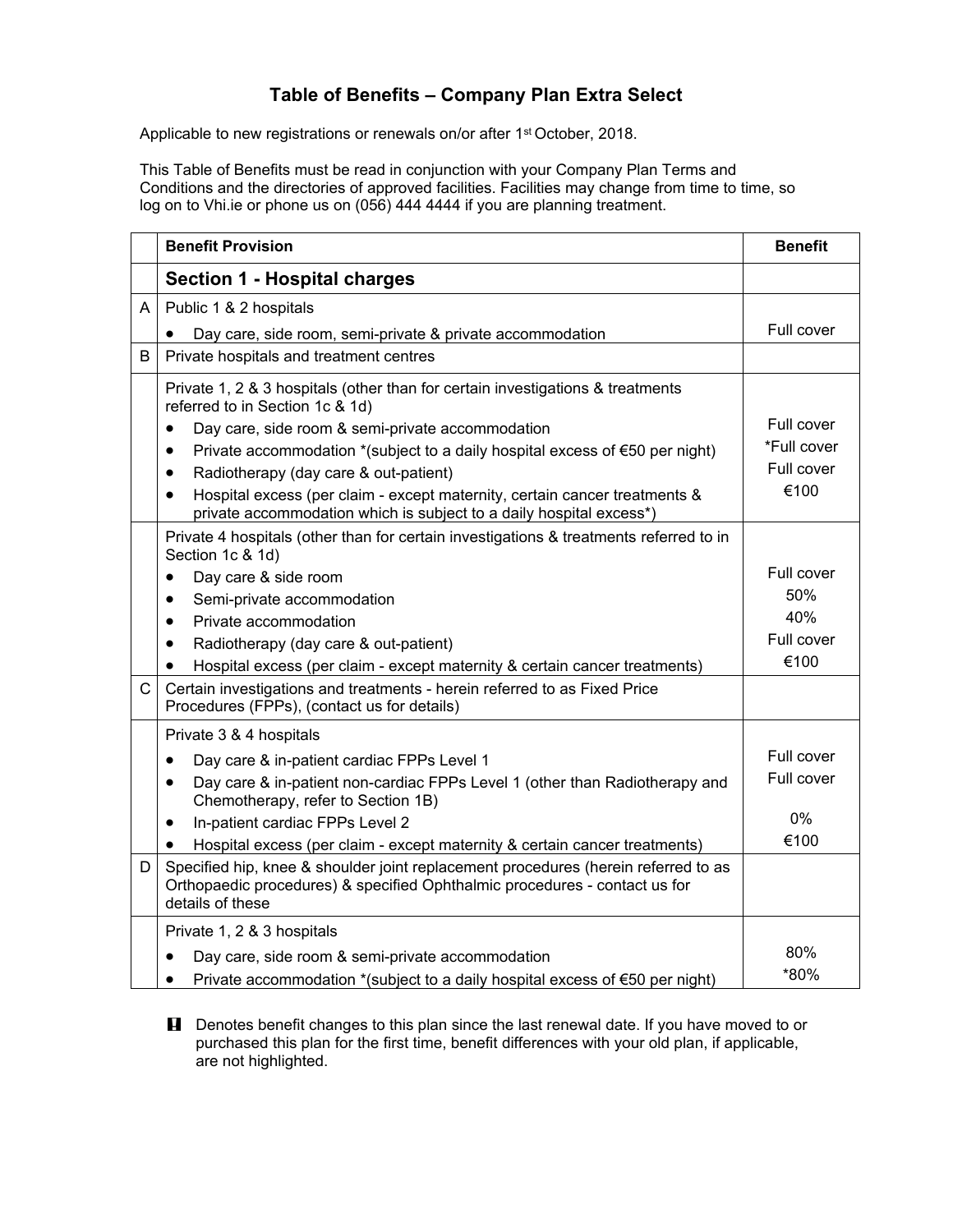|   | Hospital excess (per claim – except private accommodation which is subject to<br>a daily hospital excess*) | €100                              |
|---|------------------------------------------------------------------------------------------------------------|-----------------------------------|
|   | Private 4 hospitals                                                                                        |                                   |
|   | Day care & side room                                                                                       | 80%                               |
|   | Semi-private accommodation                                                                                 | 50%                               |
|   | Private accommodation                                                                                      | 40%                               |
|   | Hospital excess (per claim)                                                                                | €100                              |
|   | When carried out as a Fixed Price Procedure (contact us for details)                                       |                                   |
|   | Private 3 & 4 hospitals                                                                                    | 80%                               |
|   | Hospital excess (per claim)                                                                                | €100                              |
|   | <b>Section 2 - Consultants' fees/GP procedures</b>                                                         |                                   |
| A | In-patient treatment, day-care/side room/out-patient & GP procedures                                       |                                   |
|   | Participating consultant/GP<br>٠                                                                           | Full cover                        |
|   | Non-participating consultant/GP                                                                            | Standard<br>benefit               |
|   | Section 3 - Psychiatric cover (read in conjunction with Section<br>1)                                      |                                   |
| A | In-patient psychiatric cover                                                                               | 180 days                          |
| B | Day care psychiatric treatment for approved day care programmes                                            | Contact us for<br>further details |
| C | In-patient treatment for alcoholism, drug or other substance abuse in any 5 year<br>period                 | 91 days                           |
| D | Out-patient mental health treatment (in an approved out-patient mental health<br>centre) $\blacksquare$    |                                   |
|   | Mental health assessment in every 2 year period                                                            | €100 per                          |
|   |                                                                                                            | member                            |
|   | Mental health therapy, 12 visits                                                                           | €75 per visit                     |
|   | Section 4 - Maternity & BabyH                                                                              |                                   |
| A | Normal confinement                                                                                         |                                   |
|   | Public hospital benefit (up to 3 days)                                                                     | Full cover                        |
|   | Caesarean delivery (as per hospital benefits listed)                                                       | <b>Refer Section</b>              |
|   | Home birth benefit                                                                                         | 1<br>€3,500                       |
| B | In-patient maternity consultant fees (per Schedule of Benefits for Professional<br>Fees)                   | Agreed<br>charges                 |
| C | Post-natal home nursing                                                                                    |                                   |
|   | Following 1 nights stay                                                                                    | €1,300                            |
|   | Following 2 nights stay                                                                                    | €650                              |
| D | Vhi Fertility Programme                                                                                    |                                   |
|   | Fertility benefit - benefit per member, towards the cost of specified fertility tests                      |                                   |
|   | and treatments carried out in a Vhi Participating Fertility Treatment Centre                               |                                   |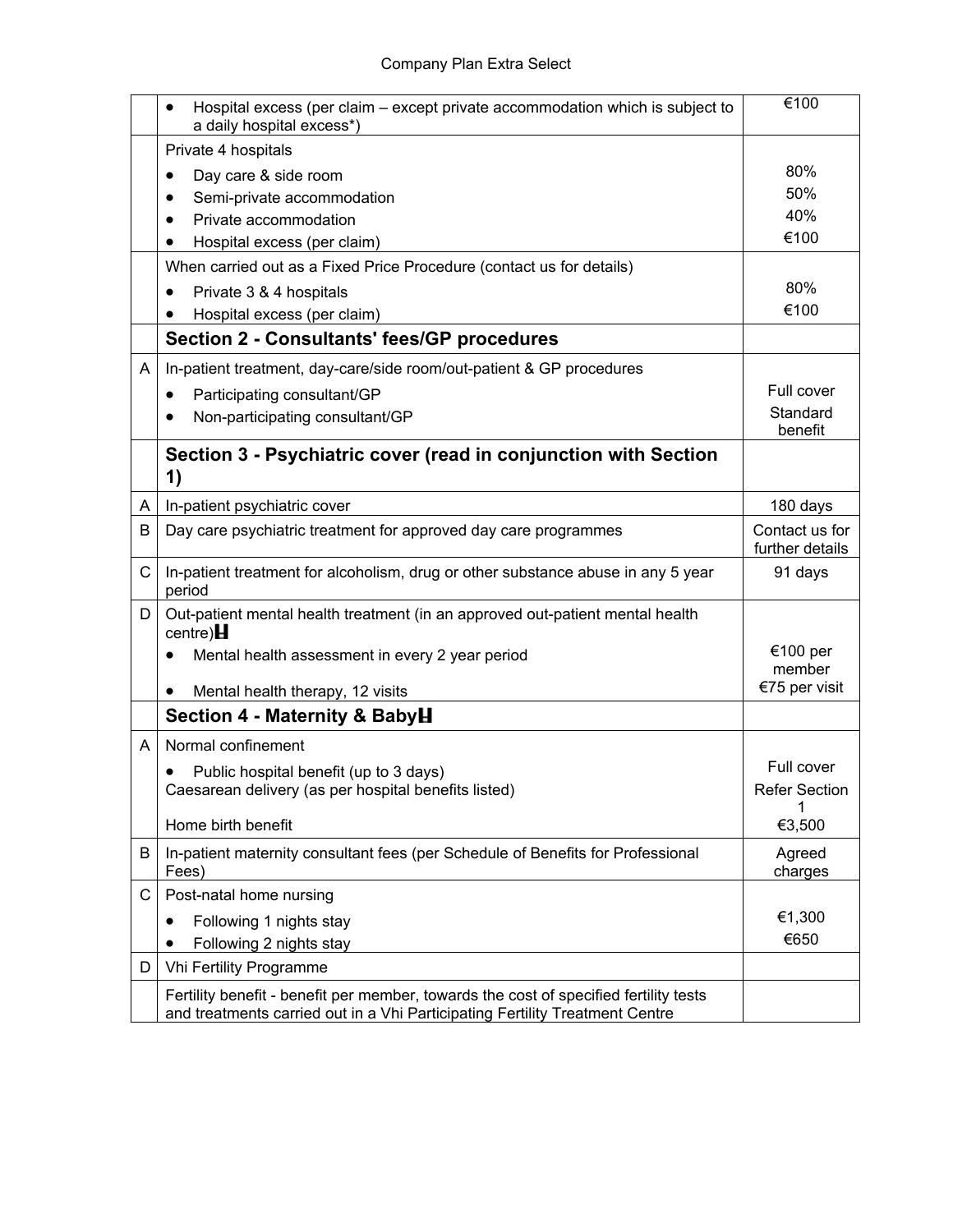|   | Initial consultation                                                                                                                                                                                                                   | €100 discount                                                                      |
|---|----------------------------------------------------------------------------------------------------------------------------------------------------------------------------------------------------------------------------------------|------------------------------------------------------------------------------------|
|   |                                                                                                                                                                                                                                        | at point of                                                                        |
|   | AMH & Semen Analysis tests                                                                                                                                                                                                             | sale<br>€100 discount                                                              |
|   |                                                                                                                                                                                                                                        | at point of                                                                        |
|   |                                                                                                                                                                                                                                        | sale                                                                               |
|   | Egg freezing - once per lifetime<br>$\bullet$                                                                                                                                                                                          | €1,000                                                                             |
|   | Sperm freezing - once per lifetime<br>٠                                                                                                                                                                                                | €125                                                                               |
|   | IUI - up to 2 treatments per lifetime, female members only<br>$\bullet$                                                                                                                                                                | €450 per<br>treatment*                                                             |
|   | IVF or ICSI - up to 2 treatments per lifetime, female members only<br>$\bullet$                                                                                                                                                        | €1,000 per<br>treatment*                                                           |
|   | Fertility counselling - 4 sessions per treatment carried out in a Vhi Participating<br>$\bullet$<br><b>Fertility Treatment Centre</b>                                                                                                  | €40 per<br>session                                                                 |
|   | Fertility support services - Acupuncturists & Dieticians visits<br>٠                                                                                                                                                                   | <b>Refer Section</b><br>9                                                          |
|   | * These benefits are co-funded by Vhi and the Vhi Participating Fertility Treatment<br>Centre                                                                                                                                          |                                                                                    |
| Е | Maternity & Baby Bundle                                                                                                                                                                                                                |                                                                                    |
|   | Maternity Yoga and Pilates classes<br>٠                                                                                                                                                                                                | 75% cover up                                                                       |
|   | One maternity scan<br>$\bullet$                                                                                                                                                                                                        | to a combined                                                                      |
|   | Breast-feeding consultations<br>$\bullet$                                                                                                                                                                                              | limit of €500                                                                      |
|   | Baby massage classes<br>$\bullet$                                                                                                                                                                                                      | and                                                                                |
|   | Baby swim classes                                                                                                                                                                                                                      | no excess                                                                          |
|   | Ante natal course                                                                                                                                                                                                                      |                                                                                    |
|   | Section 5 - Cancer care and other benefitsH                                                                                                                                                                                            |                                                                                    |
| A | Genetic testing for cancer                                                                                                                                                                                                             |                                                                                    |
|   |                                                                                                                                                                                                                                        | 50% cover                                                                          |
|   | Initial consultation for genetic testing for cancer *<br>٠                                                                                                                                                                             | Full cover                                                                         |
|   | Genetic test - for specified genetic mutations to be carried out in an approved<br>$\bullet$<br>clinic *                                                                                                                               |                                                                                    |
|   | Preventative (Prophylactic) treatment following on from the genetic test                                                                                                                                                               | Covered up to<br>the levels for<br>hospital<br>treatment<br>listed in<br>Section 1 |
|   | * These benefits are available immediately for existing Vhi customers with no<br>waiting periods. There is a 26 week new conditions waiting period for new joiners<br>and a two year waiting period for transfers from another insurer |                                                                                    |
| B | Mammograms in an approved mammogram centre in each 24 month period,<br>covered in accordance with our rules (contact us for details)                                                                                                   | Full cover                                                                         |
| C | Cancer care support - one night's accommodation for each treatment                                                                                                                                                                     | €100 per night                                                                     |
| D | Manual lymph drainage following cancer treatment - 10 visits                                                                                                                                                                           | €50 per visit                                                                      |
| E | Clinical psychology counselling for oncology treatment (psycho oncology<br>counselling) - 10 visits                                                                                                                                    | <b>Refer Section</b><br>9                                                          |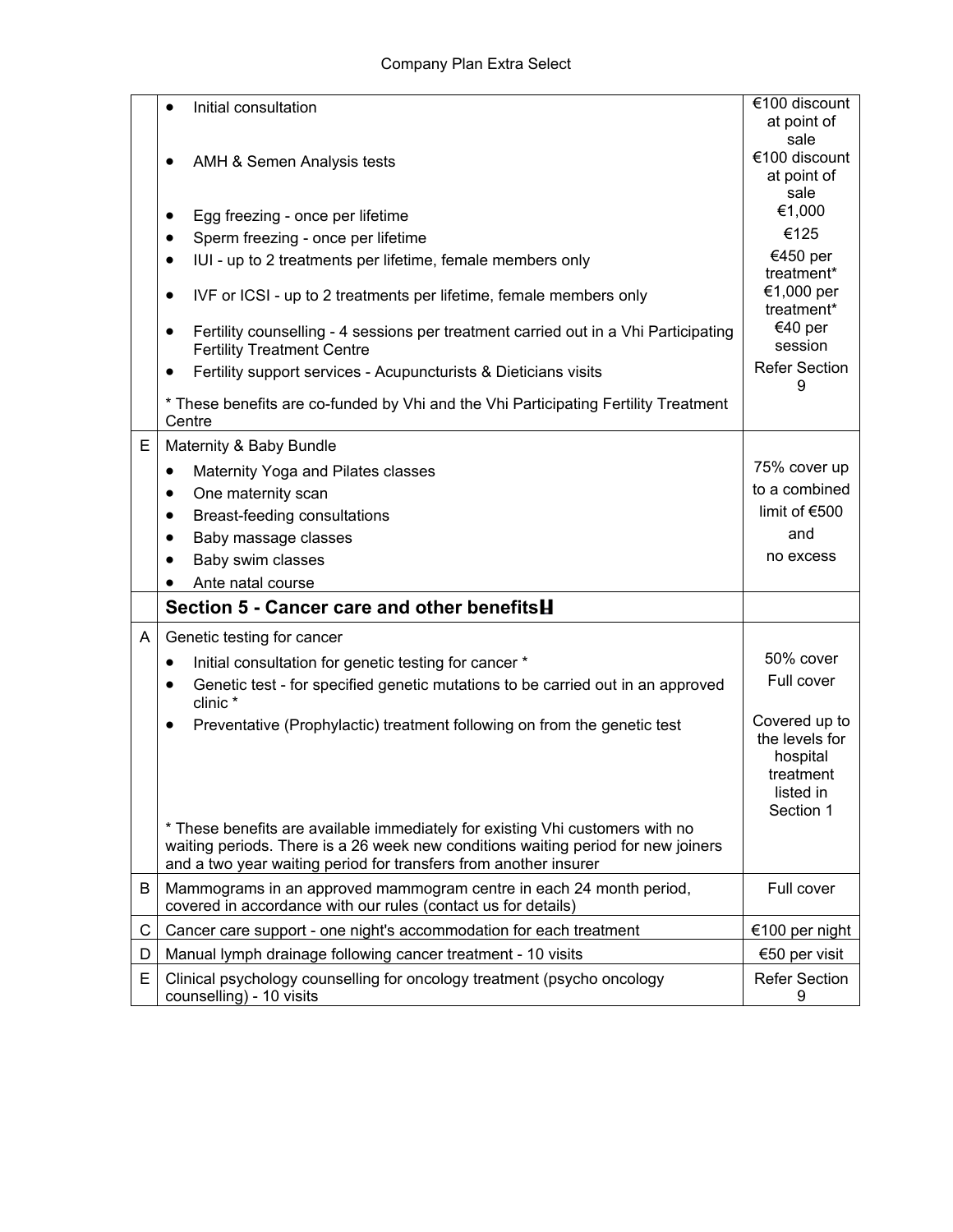| F | Additional cancer support benefits                                                                                                                            |                           |
|---|---------------------------------------------------------------------------------------------------------------------------------------------------------------|---------------------------|
|   | Wig/ hairpiece, post-mastectomy bra, swimsuit, surgical prosthesis following<br>cancer treatment                                                              | Full cover                |
|   | No excess applies, but subject to the benefit maximum for medical and surgical<br>appliances set out below                                                    |                           |
| G | Other benefits in Section 5                                                                                                                                   |                           |
|   | Vhi Healthcare approved medical and surgical appliances - subject to an excess of<br>€300 per member per year (contact us for details of eligible appliances) | €6,500 per<br>member year |
|   | Convalescent care - first 14 nights                                                                                                                           | €30 per night             |
|   | Vhi Hospital@Home                                                                                                                                             | Full cover                |
|   | Child home nursing - 28 days per calendar year                                                                                                                | €100 per day              |
|   | Parent accompanying child - 14 days per calendar year, following a stay in excess<br>of 3 days in hospital                                                    | €100 per day              |
|   | Return home benefit                                                                                                                                           | €100 per<br>claim         |
|   | <b>Section 6 - Transport costs</b>                                                                                                                            |                           |
| A | Transport costs (covered in accordance with our rules)                                                                                                        | Agreed<br>charges         |
|   | <b>Section 7 - Cover outside Ireland</b>                                                                                                                      |                           |
| A | Emergency treatment abroad                                                                                                                                    | €100,000                  |
| B | Elective treatment abroad (subject to prior approval)                                                                                                         |                           |
|   | Surgical procedures available in Ireland (as per level of cover in Ireland)<br>$\bullet$                                                                      | €100,000                  |
|   | Treatment not available in Ireland                                                                                                                            | €100,000                  |
|   | <b>Section 8</b>                                                                                                                                              |                           |
| A | In-patient MRI scans (covered in accordance with Section 1)                                                                                                   | Agreed<br>charges         |
| B | Out-patient MRI scans                                                                                                                                         |                           |
|   | Category 1 - approved MRI centres                                                                                                                             | Full cover                |
|   | Category 2 - approved MRI centres, agreed MRI charges & consultant<br>$\bullet$<br>Radiologists fees (subject to an excess of €125 per scan)                  | Full cover                |
| C | PET-CT scans (covered in accordance with our rules)                                                                                                           | Agreed<br>charges         |
| D | CT Scans (covered in accordance with our rules) $\blacksquare$                                                                                                | Full cover                |
|   | Section 9 – Day-to-day medical expenses (benefits are per visit,<br>per member, unless otherwise indicated) H                                                 |                           |
| A | Consultant consultation - unlimited visits                                                                                                                    | 50%                       |
| B | Pathology - consultants' fees                                                                                                                                 | 50%                       |
| C | Radiology - consultants' fees for professional services                                                                                                       | 50%                       |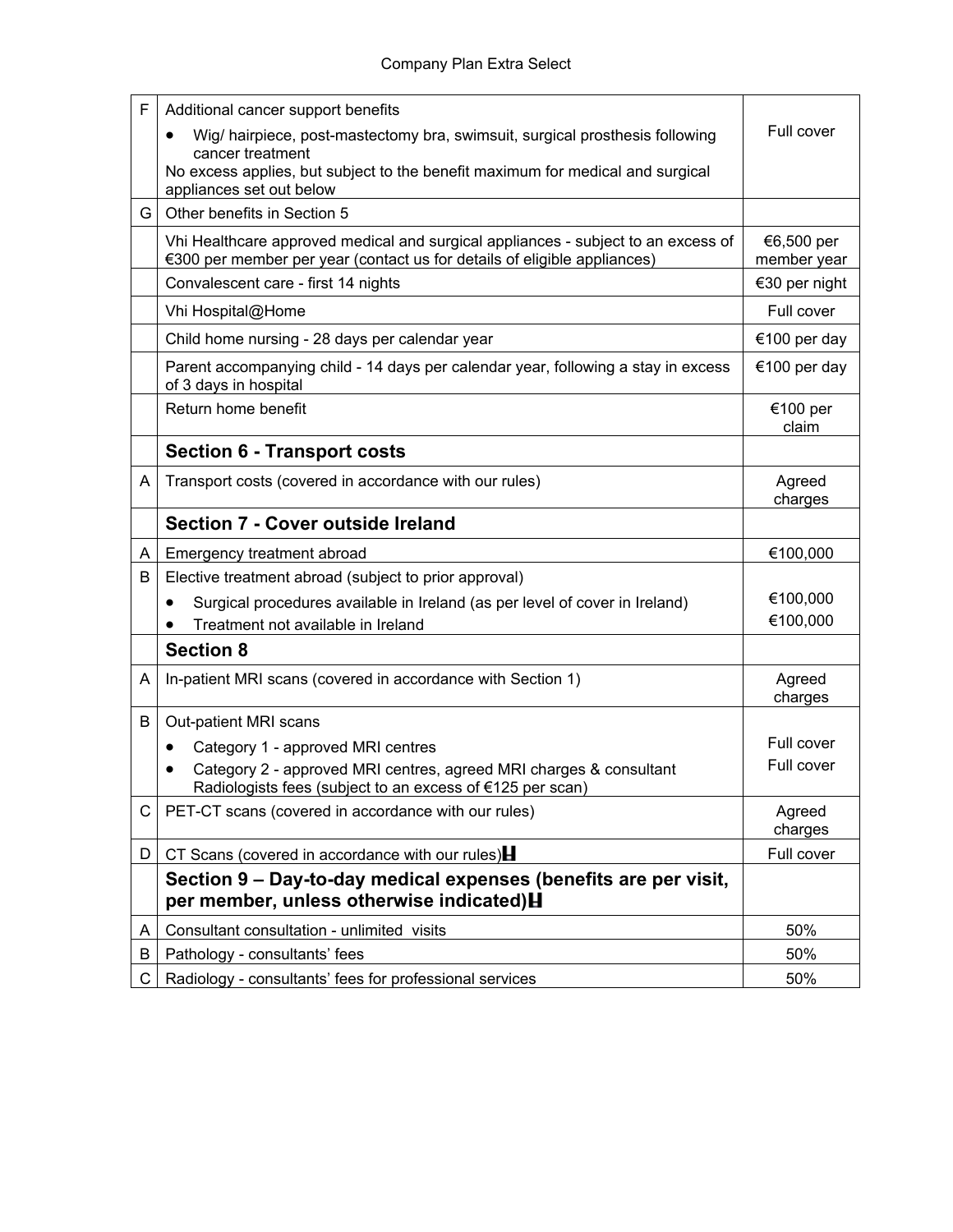| D | Pathology/Radiology or other diagnostic tests (refer to Section 8 for out-patient<br>MRI benefits) - 50% of agreed charges in an approved out-patient centre. Contact<br>us for details of eligible diagnostic tests and reimbursements | €500 per year         |
|---|-----------------------------------------------------------------------------------------------------------------------------------------------------------------------------------------------------------------------------------------|-----------------------|
| E | Pre- and post-natal care (combined visits)                                                                                                                                                                                              | €250                  |
| F | Health screening - in each 24 month period, covered in accordance with our rules<br>(contact us for details) *                                                                                                                          |                       |
|   | Lifestage screening programme in a Vhi Medical Centre                                                                                                                                                                                   | €150 per<br>screen    |
|   | Dexa scans in an approved dexa scan centre<br>$\bullet$                                                                                                                                                                                 | 50% cover             |
| G | STI screening                                                                                                                                                                                                                           | Up to €100            |
| H | Clinical psychology counselling for oncology treatment (psycho oncology<br>counselling)* - 10 visits                                                                                                                                    | €50 per visit         |
| L | Acupuncturists, Dieticians* - unlimited visits                                                                                                                                                                                          | 75%                   |
| J | Strength & Conditioning Coach - 3 visits                                                                                                                                                                                                | €25                   |
| K | Vhi SwiftCare exclusive benefit to Vhi customers*                                                                                                                                                                                       |                       |
|   | Initial consultation (charge is €125 – you pay €50)<br>$\bullet$                                                                                                                                                                        | €75                   |
|   | Follow-up treatment package after this consultation for x-rays, tests & medical<br>$\bullet$<br>aids (maximum you will pay is €100 for this follow-up treatment)                                                                        | 50% of total<br>costs |
|   | Vhi SwiftCare appointment services*                                                                                                                                                                                                     |                       |
|   | Consultant consultation (orthopaedic, oral maxillofacial & sports medicine)<br>$\bullet$                                                                                                                                                | 50%                   |
| L | Vhi paediatric clinic*                                                                                                                                                                                                                  |                       |
|   | Initial Consultant consultation<br>$\bullet$                                                                                                                                                                                            | 50%                   |
|   | Follow up paediatric treatment and services after this consultation including<br>$\bullet$<br>lactation consultant, dietician, ultrasound, blood tests and x-ray                                                                        | 50% of total<br>costs |
|   | Annual excess - per member, per year                                                                                                                                                                                                    | €125                  |
|   | Annual maximum - per member, per year                                                                                                                                                                                                   | €3,200                |
|   | * These benefits are not subject to the annual excess or annual maximum                                                                                                                                                                 |                       |
|   | <b>Section 10 - LifeStage benefits</b>                                                                                                                                                                                                  |                       |
| A | Child counselling - 8 visits                                                                                                                                                                                                            | €30                   |
| B | Foetal screening, in the year of the birth                                                                                                                                                                                              | €200 per<br>pregnancy |
| C | <b>Travel vaccinations</b>                                                                                                                                                                                                              | €100 per year         |
| D | Paediatrician benefit <sup>H</sup>                                                                                                                                                                                                      |                       |
|   | Paediatrician benefit in addition to the Vhi paediatric clinic benefit listed above<br>- 1 visit in the year of the birth                                                                                                               | 50%                   |
|   | Annual excess - per member per year                                                                                                                                                                                                     | €1                    |
|   | <b>Section 11</b>                                                                                                                                                                                                                       |                       |
| A | Fitness screening and Personalised Exercise Programme, carried out in the<br>Sports Surgery Clinic, Santry (1 visit per 3 year period)                                                                                                  | Full cover            |
|   | <b>Section 12 - Workplace benefits</b>                                                                                                                                                                                                  |                       |